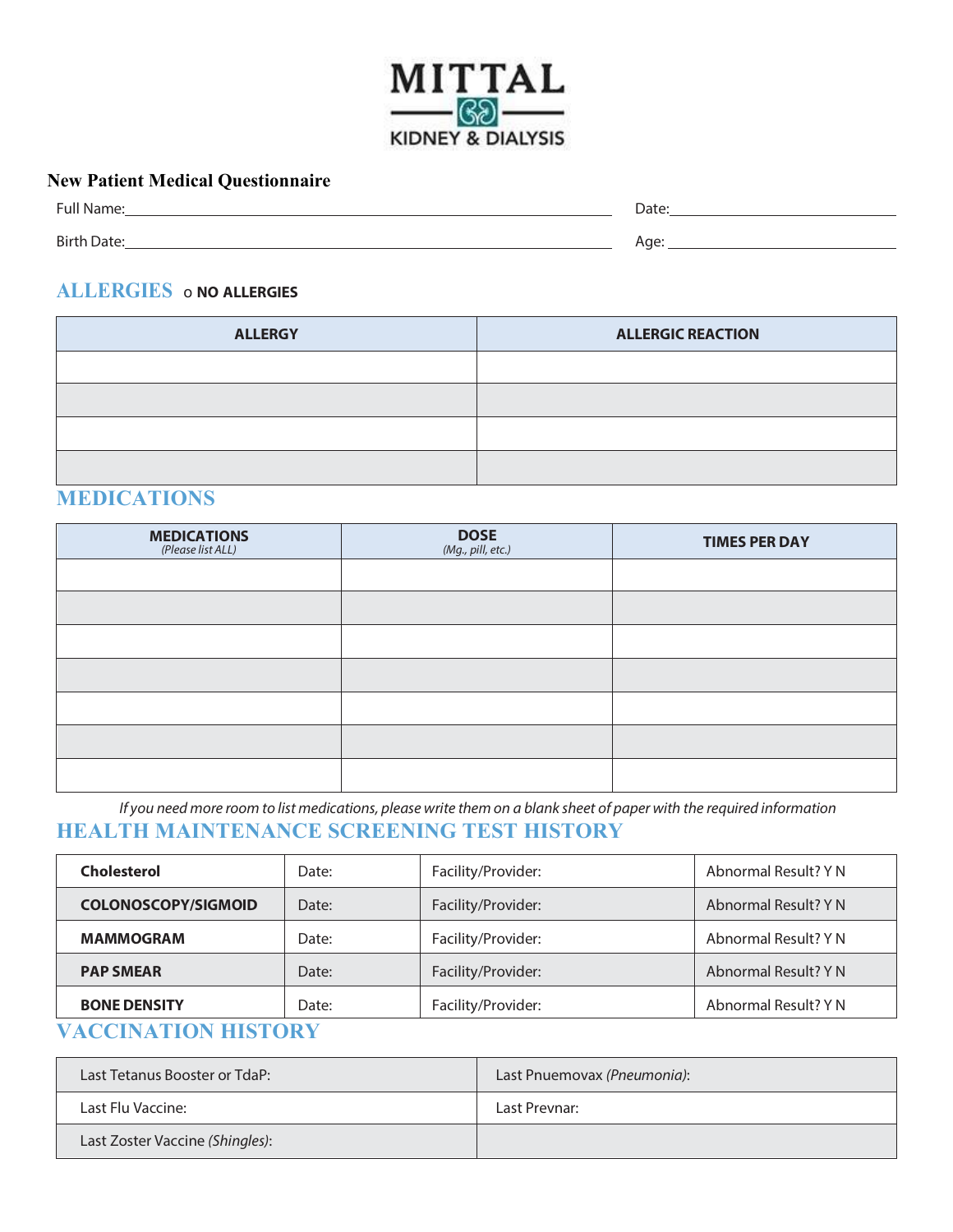## **PERSONAL MEDICAL HISTORY**

| <b>DISEASE/CONDITION</b>            | <b>CURRENT</b> | <b>PAST</b> | <b>COMMENTS</b> |
|-------------------------------------|----------------|-------------|-----------------|
| Alcoholism/Drug Abuse               |                |             |                 |
| Asthma                              |                |             |                 |
|                                     |                |             |                 |
| Depression/Anxiety/Bipolar/Suicidal |                |             |                 |
| Diabetes (type: 1999)               |                |             |                 |
| Emphysema (COPD)                    |                |             |                 |
| <b>Heart Disease</b>                |                |             |                 |
| High Blood Pressure (hypertension)  |                |             |                 |
| High Cholesterol                    |                |             |                 |
| Hypothyroidism/Thyroid Disease      |                |             |                 |
| Renal (kidney) Disease              |                |             |                 |
| Migraine Headaches                  |                |             |                 |
| Stroke                              |                |             |                 |
| Other:                              |                |             |                 |
| Other:                              |                |             |                 |

### **SURGERIES**

| TYPE (specify left/right) | <b>DATE</b> | <b>LOCATION/FACILITY</b> |
|---------------------------|-------------|--------------------------|
|                           |             |                          |
|                           |             |                          |
|                           |             |                          |
|                           |             |                          |

### **WOMEN'S HEALTH HISTORY**

| Date of Last Menstrual Cycle:   | Age of First Menstruation:<br>_Age of Menopause: ______ |
|---------------------------------|---------------------------------------------------------|
| Total Number of Pregnancies:    | Number of Live Births:                                  |
| <b>Pregnancy Complications:</b> |                                                         |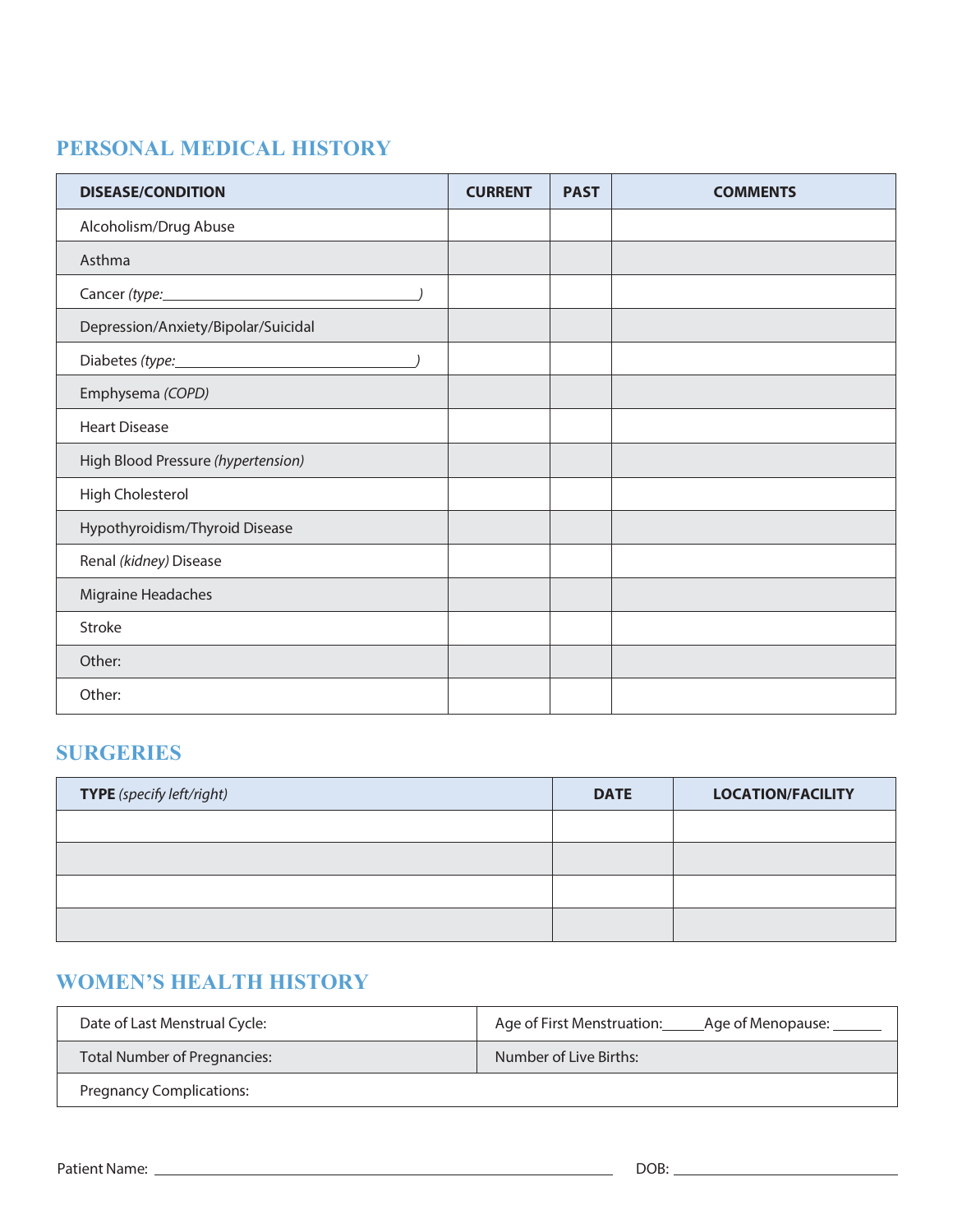# **FAMILY MEDICAL HISTORY** o **NO SIGNIFICANT FAMILY history Is Known**

| <b>Check ALL That APPLY</b> | Alcohol/Drug Abuse | Asthma | –<br>Cancer<br>(type: | Emphysema (COPD) | Depression/Anxiety | Bipolar/Suicidal | <b>Diabetes</b> | Early Death | Heart Disease | High Cholesterol | High Blood Pressure | Kidney Disease | Stroke | <b>Thyroid Disease</b> | Migraines | Other: | Other: | Other: |
|-----------------------------|--------------------|--------|-----------------------|------------------|--------------------|------------------|-----------------|-------------|---------------|------------------|---------------------|----------------|--------|------------------------|-----------|--------|--------|--------|
| Mother                      |                    |        |                       |                  |                    |                  |                 |             |               |                  |                     |                |        |                        |           |        |        |        |
| Father                      |                    |        |                       |                  |                    |                  |                 |             |               |                  |                     |                |        |                        |           |        |        |        |
| <b>Brother</b>              |                    |        |                       |                  |                    |                  |                 |             |               |                  |                     |                |        |                        |           |        |        |        |
| Sister                      |                    |        |                       |                  |                    |                  |                 |             |               |                  |                     |                |        |                        |           |        |        |        |
| Child                       |                    |        |                       |                  |                    |                  |                 |             |               |                  |                     |                |        |                        |           |        |        |        |
| <b>MGM</b>                  |                    |        |                       |                  |                    |                  |                 |             |               |                  |                     |                |        |                        |           |        |        |        |
| <b>MGF</b>                  |                    |        |                       |                  |                    |                  |                 |             |               |                  |                     |                |        |                        |           |        |        |        |
| <b>PGM</b>                  |                    |        |                       |                  |                    |                  |                 |             |               |                  |                     |                |        |                        |           |        |        |        |
| PGF                         |                    |        |                       |                  |                    |                  |                 |             |               |                  |                     |                |        |                        |           |        |        |        |
| Other:                      |                    |        |                       |                  |                    |                  |                 |             |               |                  |                     |                |        |                        |           |        |        |        |

### **SOCIAL HISTORY**

| Occupation (or prior occupation):                                                      | o Retired o Unemployed o LOA o Disabled |  |  |  |  |  |
|----------------------------------------------------------------------------------------|-----------------------------------------|--|--|--|--|--|
| Employer:                                                                              | Years of Education or Highest Degree:   |  |  |  |  |  |
| If employed, do you work the night shift? Y N N/A                                      |                                         |  |  |  |  |  |
| Marital Status (check one): o Single o Partner o Married o Divorced o Widowed o Other: |                                         |  |  |  |  |  |
| Do you have children? Y N                                                              | If yes, how many?                       |  |  |  |  |  |

### **OTHER HEALTH ISSUES**

| <b>Tobacco USE</b>                            |                                                      | Smoke Cigarettes? Y N (If you never smoked, please move to Alcohol/Drug Use) |                                                 |                                                 |                                             |  |  |  |  |
|-----------------------------------------------|------------------------------------------------------|------------------------------------------------------------------------------|-------------------------------------------------|-------------------------------------------------|---------------------------------------------|--|--|--|--|
| <b>Current:</b> Packs/day ________# of Years  |                                                      |                                                                              |                                                 | <b>Past:</b> Quit Date:<br>Packs/day # of Years |                                             |  |  |  |  |
|                                               |                                                      | Other Tobacco (check one): o Pipe o Cigar o Snuff o Chew                     |                                                 |                                                 |                                             |  |  |  |  |
|                                               | <b>Alcohol/DRUG USE</b><br>Do you drink alcohol? Y N |                                                                              |                                                 |                                                 | # of Drinks/week:<br>o Beer o Wine o Liquor |  |  |  |  |
|                                               | Do you use marijuana or recreational drugs? Y N      |                                                                              | Have you ever used needles to inject drugs? Y N |                                                 |                                             |  |  |  |  |
| Have you ever taken someone else's drugs? Y N |                                                      |                                                                              |                                                 |                                                 |                                             |  |  |  |  |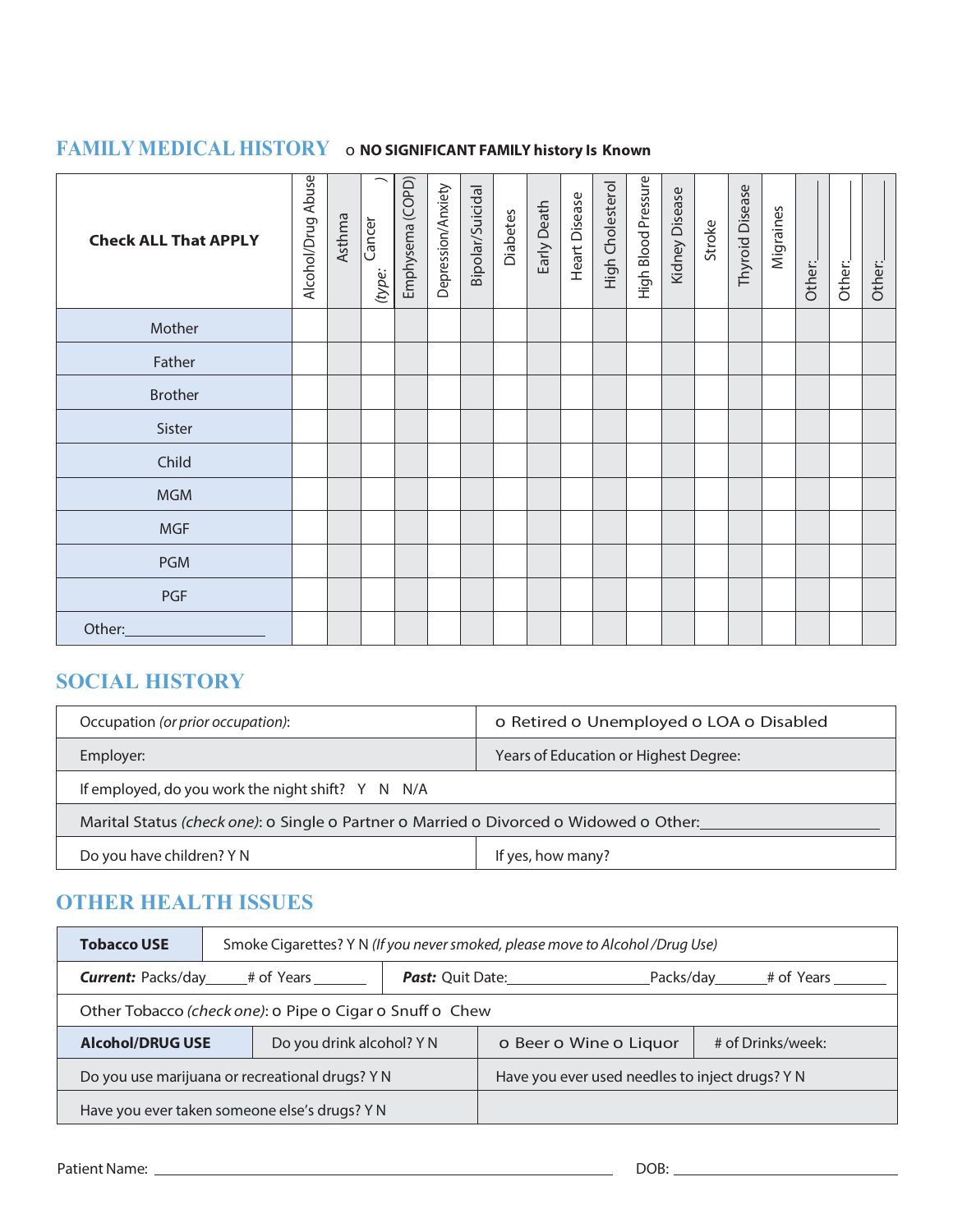## **OTHER HEALTH ISSUES continued...**

|                                                                                         | <b>Sexual Activity</b>                                                                       | Sexually involved currently? Y N (If no sexual history, please continue to Exercise)           |  |                                                                                                                                             |  |  |  |  |  |
|-----------------------------------------------------------------------------------------|----------------------------------------------------------------------------------------------|------------------------------------------------------------------------------------------------|--|---------------------------------------------------------------------------------------------------------------------------------------------|--|--|--|--|--|
|                                                                                         | Sexual partner(s) is/are/have been: 0 Male 0 Female                                          |                                                                                                |  |                                                                                                                                             |  |  |  |  |  |
|                                                                                         | Birth control method: 0 None 0 Condom 0 Pill/Ring/Patch/Inj/IUD 0 Vasectomy                  |                                                                                                |  |                                                                                                                                             |  |  |  |  |  |
|                                                                                         | Do you exercise regularly? Y N (If you answered no, please move to Sleep)<br><b>EXERCISE</b> |                                                                                                |  |                                                                                                                                             |  |  |  |  |  |
| What kind of exercise?<br><b>Duration:</b> How long (min.): How often:                  |                                                                                              |                                                                                                |  |                                                                                                                                             |  |  |  |  |  |
| <b>SLEEP</b>                                                                            |                                                                                              | How many hours, on average, do you sleep at night (or during the day, if working night shift)? |  |                                                                                                                                             |  |  |  |  |  |
| <b>DIET</b>                                                                             |                                                                                              | How would you rate your diet? o Good o Fair o Poor                                             |  | Would you like advice on your diet? YN                                                                                                      |  |  |  |  |  |
| <b>SAFETY</b>                                                                           |                                                                                              | Do you use seat belts consistently? Y N<br>Do you use a bike helmet? Y N                       |  |                                                                                                                                             |  |  |  |  |  |
| If you have guns at home, are they locked up? Y N<br>Working smoke detector in home? YN |                                                                                              |                                                                                                |  |                                                                                                                                             |  |  |  |  |  |
|                                                                                         |                                                                                              | Is violence at home a concern for you? YN                                                      |  | Have you completed an Advance Directive for Health Care (ADHC),<br>Living Will, or Physical Orders for Life Sustaining Therapy (POLST)? Y N |  |  |  |  |  |

### **OTHER PROVIDERS/SPECIALISTS**

| <b>SPECIALIST</b>               | <b>NAME</b> | <b>LAST vISIT</b> |
|---------------------------------|-------------|-------------------|
| Cardiology                      |             |                   |
| Gastroenterologist (GI)         |             |                   |
| OB/GYN                          |             |                   |
| Neurology                       |             |                   |
| Pulmonary                       |             |                   |
| Other: <u>www.community.com</u> |             |                   |
| Other:                          |             |                   |

### **ADDITIONAL INFORMATION**

| Have you traveled outside of the country in the last 30 days? YN | If yes, where?                    |
|------------------------------------------------------------------|-----------------------------------|
| Have you served in the military? Y N                             | If yes, how long and what branch? |
| Were you deployed? Y N                                           | If yes, where?                    |